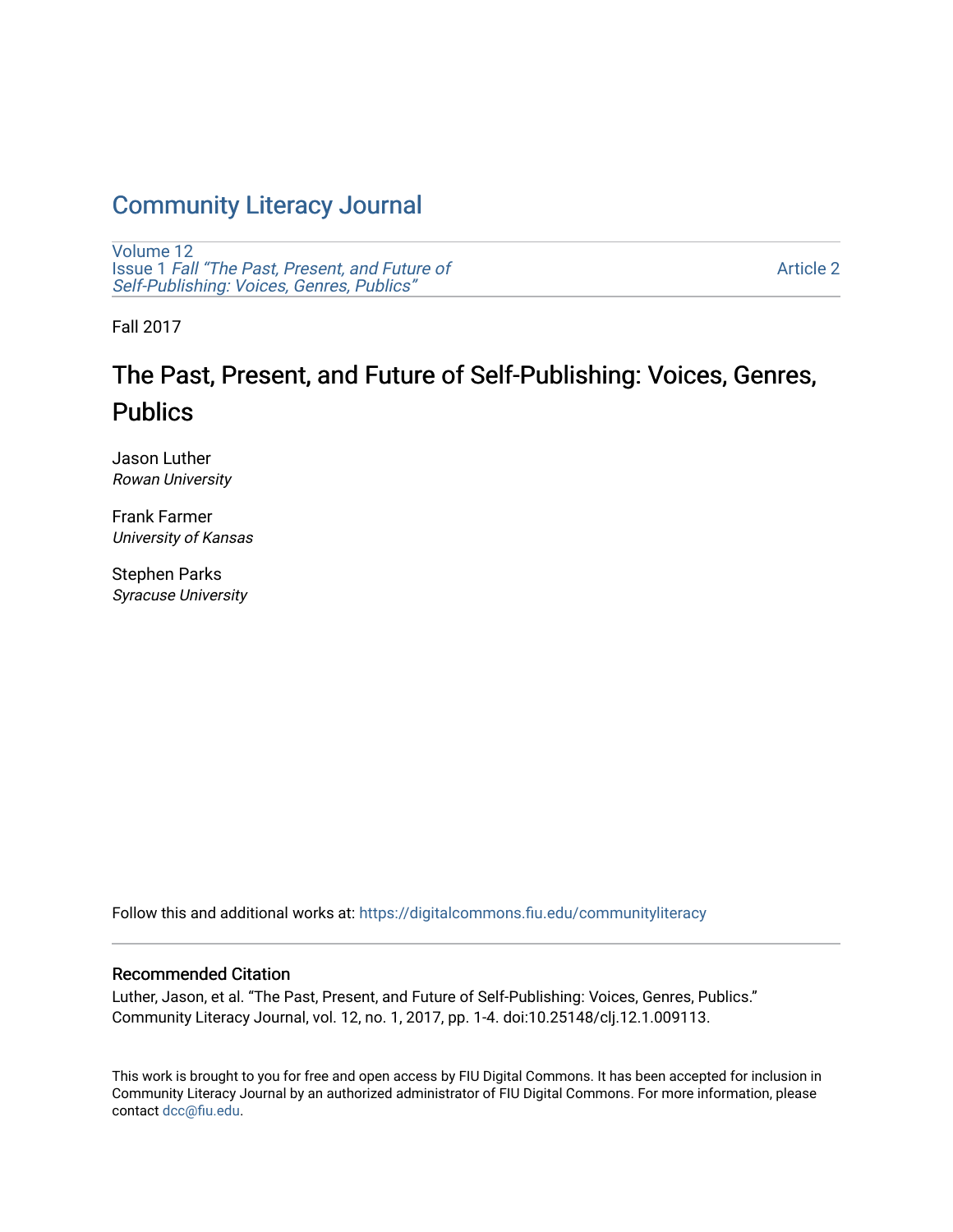## **Special Issue Editors' Introduction**

The Past, Present, and Future of Self-Publishing: Voices, Genres, Publics

## *Jason Luther, Frank Farmer, and Stephen Parks*

In the history of writing studies scholarship, one of the most celebrated terms has been *voice*, a term made famous by its most ardent proponent, Peter Elbow, who has written extensively about voice, especially as a writerly quality that is neither defined by, nor obligated to, academic discourse. While voice is one of our most celebrated terms, it is also one of our most contested terms, owing largely to the fact that it has historically been aligned with expressivist pedagogies that have been largely (though not entirely) discredited by the profession at large. Darsie Bowden's, *The Mythology of Voice*, is one critique that, as its title suggests, calls into question the actuality of written voice, and wonders if such a thing as written voice even exists. If it does not, then the venerable task of "finding a voice" is rather beside the point, a quixotic pursuit at best.

But for community literacy workers, voice, whether written or spoken, has a different resonance altogether. Whether heard in the streets or in shelters, in jails or in town halls, in church basements or in public libraries, or in the many texts that circulate in community circles, voices have an undeniable reality, not simply because they are expressed, but rather, because they are heard, greeted, affirmed, disputed, questioned, parodied—in a word, *answered*. In community literacy contexts, then, the problem of voice is not one of personal exploration or authentic self-expression, as in "true voice" constructions of authorship. Instead, voice is real because it is originally social, not individual. Voices are heard, and only heard, because they exist in relation to other voices. Community literacy activists know firsthand what the Russian language theorist, Mikhail Bakhtin, long ago stated, namely that "A single voice ends nothing and resolves nothing. Two voices is the minimum for life, the minimum for existence" (252). This is especially true in the life and existence of communities.

Yet, this fact does not address the problem of whose voices may be heard, whose voices are included and whose excluded. Not all colloquies are hospitable to all who wish to be heard. Not all forums are open forums. Not all venues are accessible to all. This is as true (if not more true) of the written word as it is of the spoken. When written publication is construed as a distinction, a privilege, or a matter of high achievement, it goes without saying that a number of written voices may never be heard, may never find a responsive, answering voice. Understood this way, the traditional problem of "finding a voice" might be better thought of as the problem of finding a medium that would allow for one's voice to be heard. And if such a medium is not readily at hand, it might need to be invented or devised by the person who has something to say.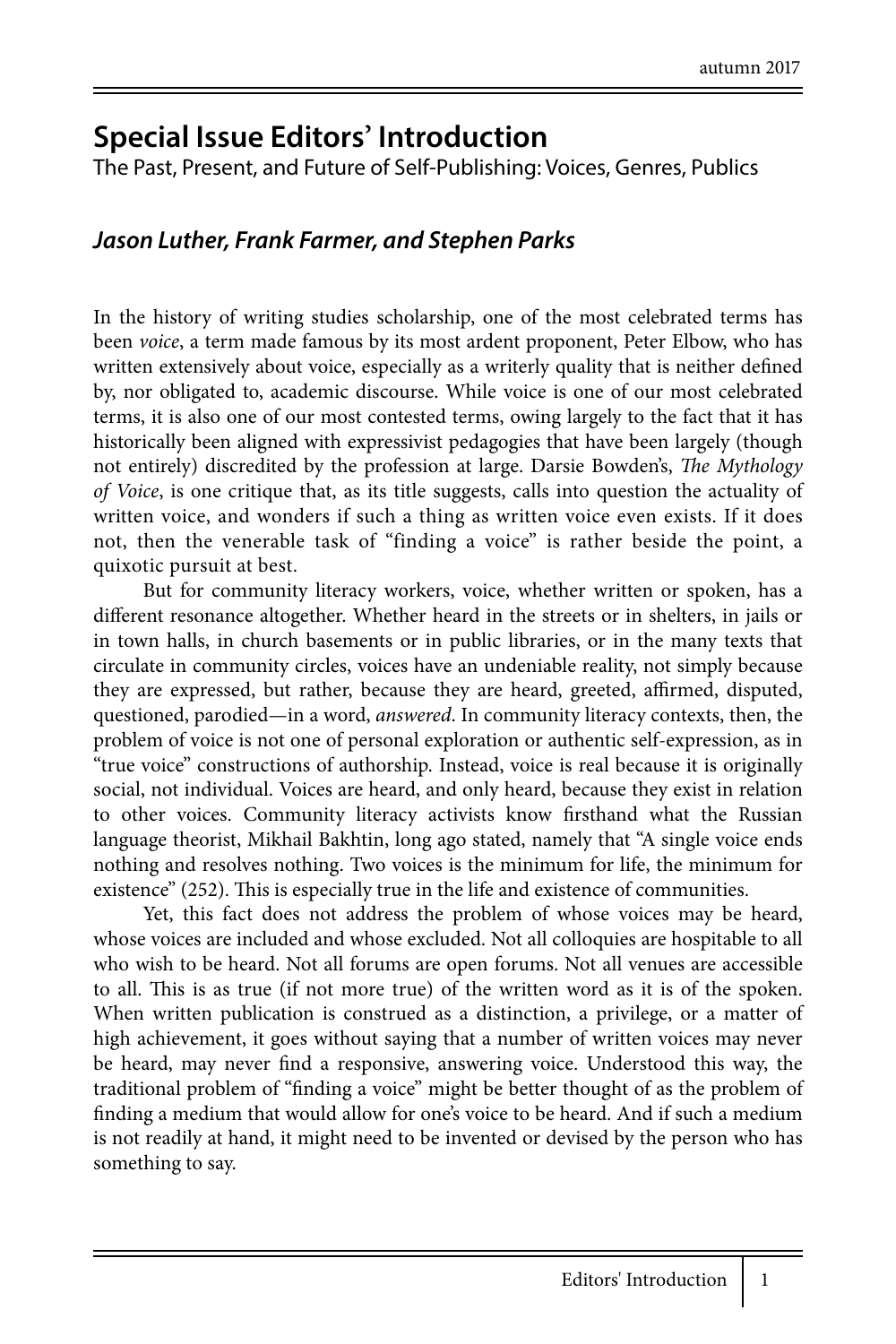### SO.

In a recent issue of *The Economist*, an anonymous feature writer points out that the heyday of the big, glossy magazine may be on the wane. To support this claim, the writer points out that over the last decade, the popular women's magazine, *Glamour*, has lost half of its readership, and is now moving its publication to the web, "promising only biannual 'collectible' print issues." While other publications have not suffered such substantial losses in readership as *Glamour*, the author reports that "British paid for magazines lost 6% of their readers last year," an appreciable decline from previous years for most publications of this sort.

What's especially interesting about this piece is that while readership is declining among the glossies, certain handmade "micro-publications," commonly known as zines, are enjoying a "boomlet" these days. This renaissance in zine publications, of course, is well known among zinesters, and has received wide coverage in the mainstream press, as zine festivals, zine archives, and zine publications have all proliferated dramatically in the last decade. While it would be mistaken to think that *Glamour* readers have migrated en masse to their kitchen tables to enjoy the pleasures of zine making, it would *not* be mistaken to observe that recently, many, many people have taken up zine making. Zines, after all, are an exemplary genre of self-publication, and part of their emerging appeal, no doubt, has to do with this fact. Still, and as the several contributors to this special issue attest, self-publication assumes many forms, zines being one notable genre, but certainly not the only one.

Tobi Jacobi and Michelle Curry, for example, report on their experiences in conducting a writing group among a local jail population, and how self-publication is a broader yet more nuanced activity than simply having one's work appear in an institutionally-sponsored publication, *SpeakOut! Journal.* Chelsea Murdock explores what self-publication means for authors, like herself, who write fan fiction, and who try to balance the competing demands of academic writing and fan fiction writing, especially in the rewards and challenges that accrue to both. Terese Guinsatao Monberg discusses how one organization, the Filipino American National Historical Society (FANHS), fosters an "infrastructure" for self-publication, and does so in its various functions as an institution, a community, and a counterpublic. Charles Lesh reports on an ethnographic study of graffiti writing in Boston as a counterpublic genre that produces spaces wherein oppositional discourses may exist alongside dominant genres. Finally, the issue concludes with Paula Mathieu's meditation on materiality, circulation, and affect as illuminated through examples of personal contact brought about by textual exchanges, street newspaper transactions being a notable one.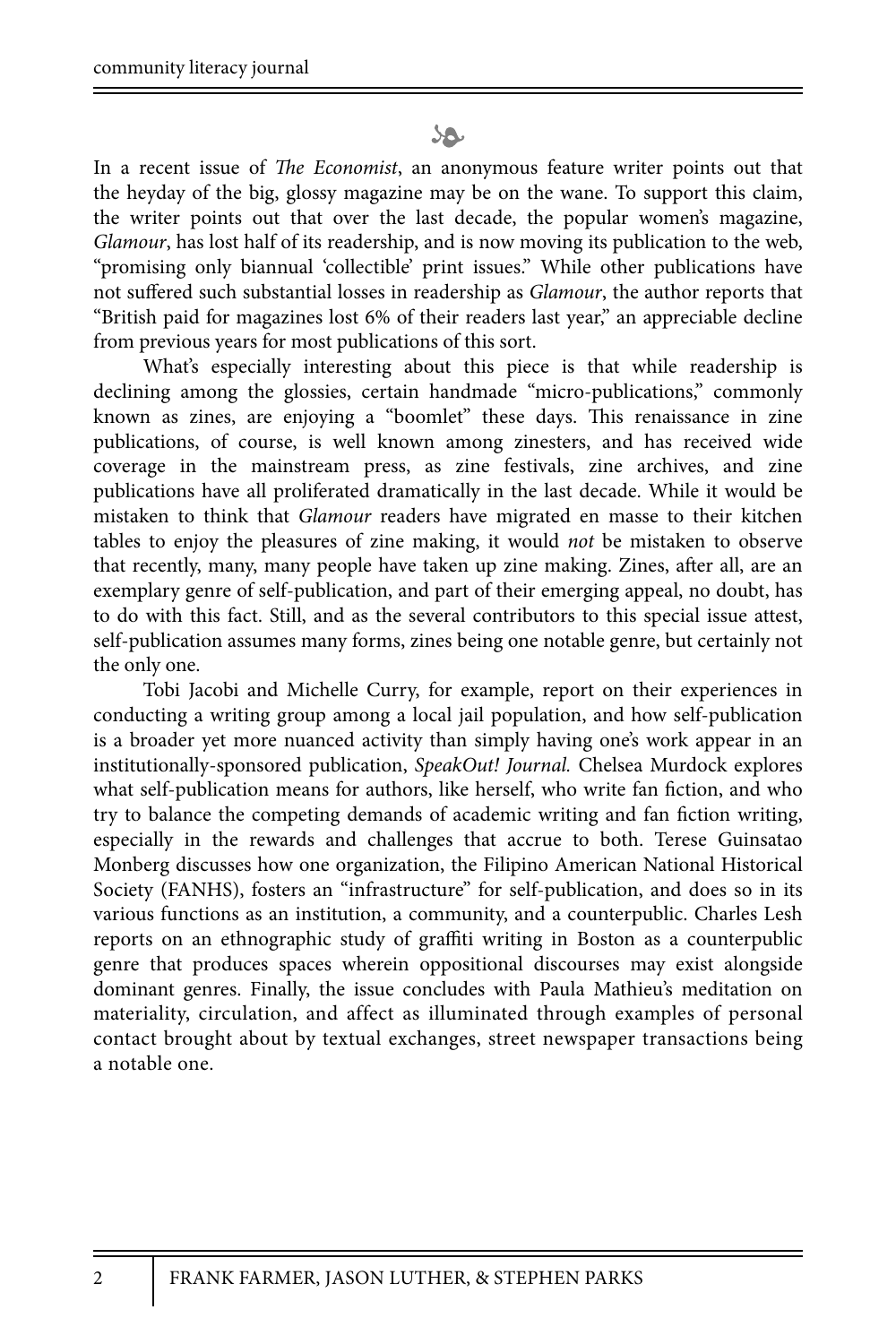### SO.

At the risk of stating the obvious, to publish is to make public. But at the further risk of stating the obvious, not all publics are the same, and it is therefore reasonable to ask if the publics addressed by self-publication are somehow distinct, or indicative of qualities not found in mainstream or official publications. Certainly, by virtue of being located outside established channels of publication, and thus excluded from the benefits enjoyed by those who write within such channels, authors who selfpublish are aware that they do not always have an intact or already existing public to address. In other words, self-publishing writers must often find or make their publics, and do so knowing that a public is never only a public. It is, at once, an audience, a readership, a community, as well as a public. But what kind of public?

A number of the articles presented here allude to counterpublics, and it is hardly a coincidence that they do so. If the relationship of counterpublics to official publics is, by definition, an oppositional one, the same might be said of the relationship between self-publication and traditional publication. In other words, acts of self-publication, apart from whatever else they may say, voice a critique of entities that assert an exclusive purchase on what counts as legitimate or authorized publication. The articles gathered here challenge this idea of legitimacy, and do so through the various genres of self-publication represented in their individual topics.

Collected here, then, are accounts of many writers who have sought to have their voices heard through genres that are often unfamiliar, in publics that are not always recognized as such, on behalf of communities that many never knew existed.

#### $\mathcal{P}$

Self-publication has been a longstanding practice in American letters, with such notable titles as Ben Franklin's *Poor Richard's Almanac* and Walt Whitman's *Leaves of Grass,* often headlining the marquee of self-published works. But there have always been parallel and lesser known traditions of self-publishing as well, traditions that include the pamphlets and broadsides of the eighteenth century, and the National Amateur Press Associations of the nineteenth. The twentieth century likewise has seen its fair share of notable self-published works, including much of e.e. cummings early work, as well as Sergio de la Pava's *A Naked Singularity* and Stephen King's *People, Places, and Things*, to name just a few. At the same time, though, the twentieth century also witnessed the emergence of "below the surface" self-publications. Amateur journalism, science fiction fanzines, *Hobo News,* labor union circulars, underground newspapers, posters, bills, fliers, zines, and other forms of textual expression were common among activists and artists throughout the entirety of the last century.

At the outset of this century, however, the most profound change in selfpublication has doubtless been the many opportunities afforded by digital technologies. E-books, blogs, wikis, fandom, open source publishing, not to mention online hosting platforms courtesy of Amazon and Google Play, among other corporate entities, have made publishing it yourself (PIY?) a real and relatively convenient prospect for any number of aspiring writers.